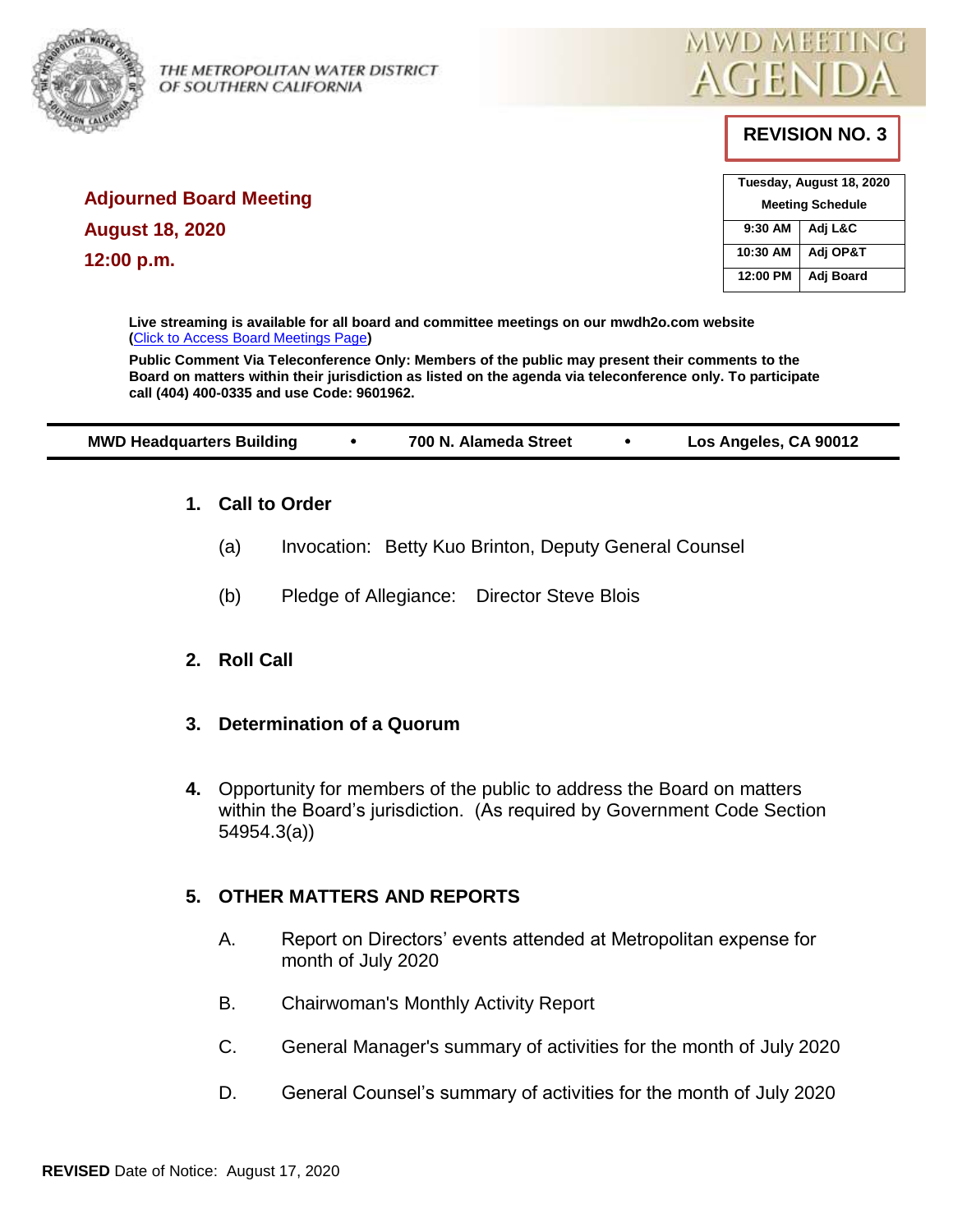- E. General Auditor's summary of activities for the month of July 2020
- F. Ethics Officer's summary of activities for the month of July 2020
- G. Report on list of certified assessed valuations for fiscal year 2020/21 and tabulation of assessed valuations, percentage participation, and vote entitlement of member agencies as of August 18, 2020. (F&I)
- H. Presentation of Commendatory Resolution for Director Brett R. Barbre representing the Municipal Water District of Orange County
- I. Induction of new Director Sat Tamaribuchi from the Municipal Water District of Orange County
	- (a) Receive credentials
	- (b) Report on credentials by General Counsel
	- (c) File credentials
	- (d) Administer Oath of Office
	- (e) File Oath

### **CONSENT CALENDAR ITEMS — ACTION**

### **6. CONSENT CALENDAR OTHER ITEMS — ACTION**

- A. Approval of the Minutes of the Meeting held July 14, 2020, and the corrected Minutes of the Meeting for June 9, 2020 (Copies have been submitted to each Director) Any additions, corrections, or omissions
- B. Adopt motion to adjourn the September Board Meeting to September 15, 2020, due to holiday. (Committees to meet on September 14 and 15, 2020)
- C. Approve committee assignments

### **7. CONSENT CALENDAR ITEMS — ACTION**

**7-1** Adopt resolution establishing the tax rate for fiscal year 2020/21; the General Manager has determined that the proposed action is exempt or otherwise not subject to CEQA. (F&I)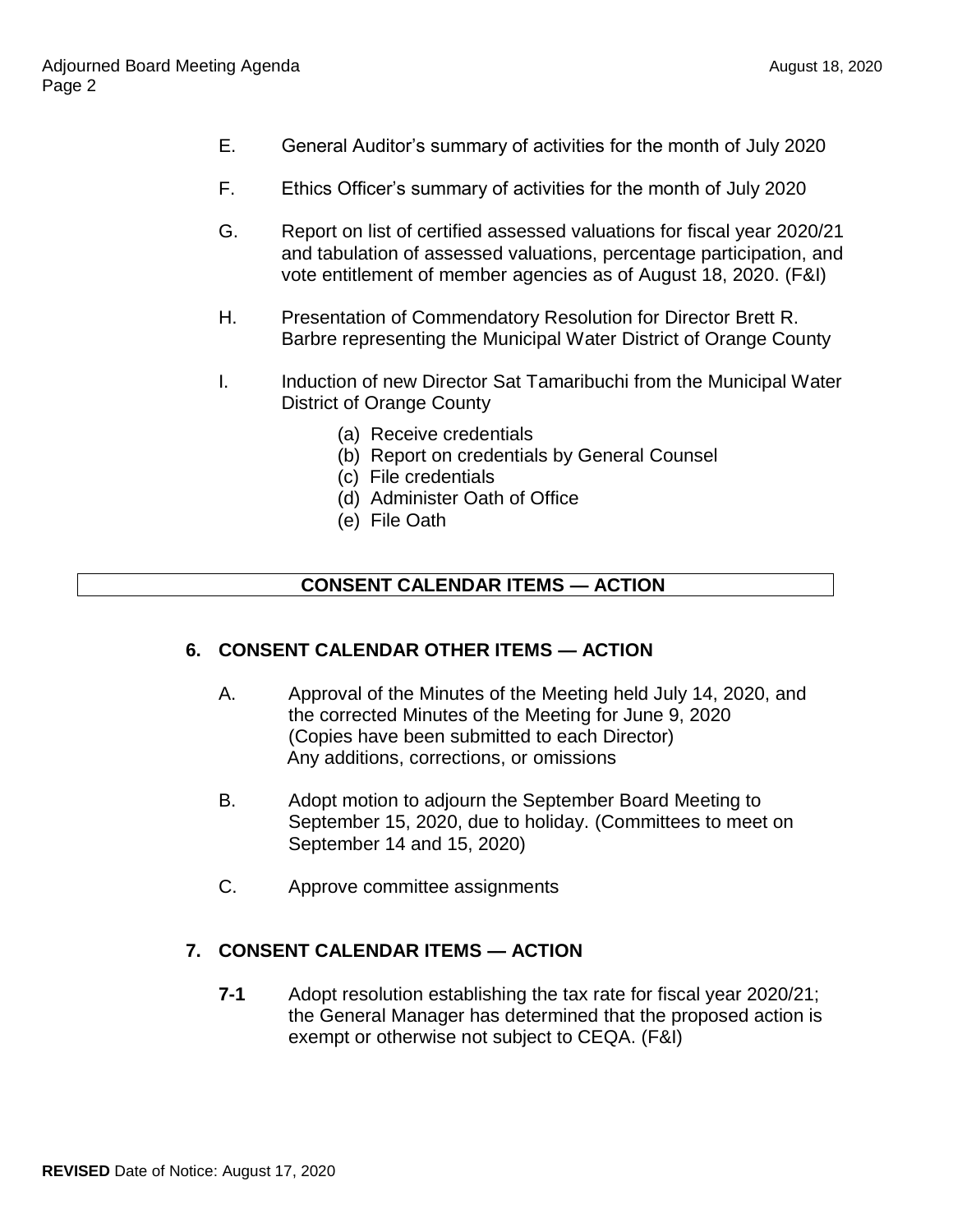- **7-2** Authorize an increase of \$5,600,000 in change order authority for building improvements at Metropolitan's Headquarters Building; and amend two agreements for technical support of the improvements: 1) with IBI Group for a new not-to-exceed amount of \$2.57 million; and 2) with ABS Consulting, Inc., for a new not-to-exceed amount of \$12.18 million; the General Manager has determined that the proposed action is exempt or otherwise not subject to CEQA. (E&O)
- **7-3** Award a \$5,822,000 contract to Bernards Bros., Inc. for Stage 2 physical security improvements at Metropolitan's Headquarters Building; and authorize an increase of \$530,000 to an agreement with IBI Group, for a new not-to-exceed amount of \$3.1 million for technical support and design services; the General Manager has determined that the proposed action is exempt or otherwise not subject to CEQA. (E&O) **[Conference with Metropolitan Assistant General Manager, Shane Chapman, or designated agent on physical security improvements at Metropolitan's Headquarters Building; may be heard in closed session pursuant to Government Code section 54957, subdivision (a)]**
- **7-4** Award a \$13,999,000 contract to Bernards Bros., Inc. for fire alarm and smoke control system upgrades at Metropolitan's Headquarters Building; and authorize an increase of \$1.5 million to an agreement with Lee & Ro, Inc., for a not-to-exceed amount of \$4 million for specialized inspection and technical support; the General Manager has determined that the proposed action is exempt or otherwise not subject to CEQA. (E&O)
- **7-5** Review and consider the City of San Jacinto's adopted Mitigated Negative Declaration and take related CEQA actions, and authorize the General Manager to grant a permanent easement for public road purposes to the City of San Jacinto on Metropolitan-owned property in the county of Riverside. (RP&AM)
- **7-6** Award Contract for Executive Search Firm; the General Manager has determined the proposed action is exempt or otherwise not subject to CEQA. (OP&T)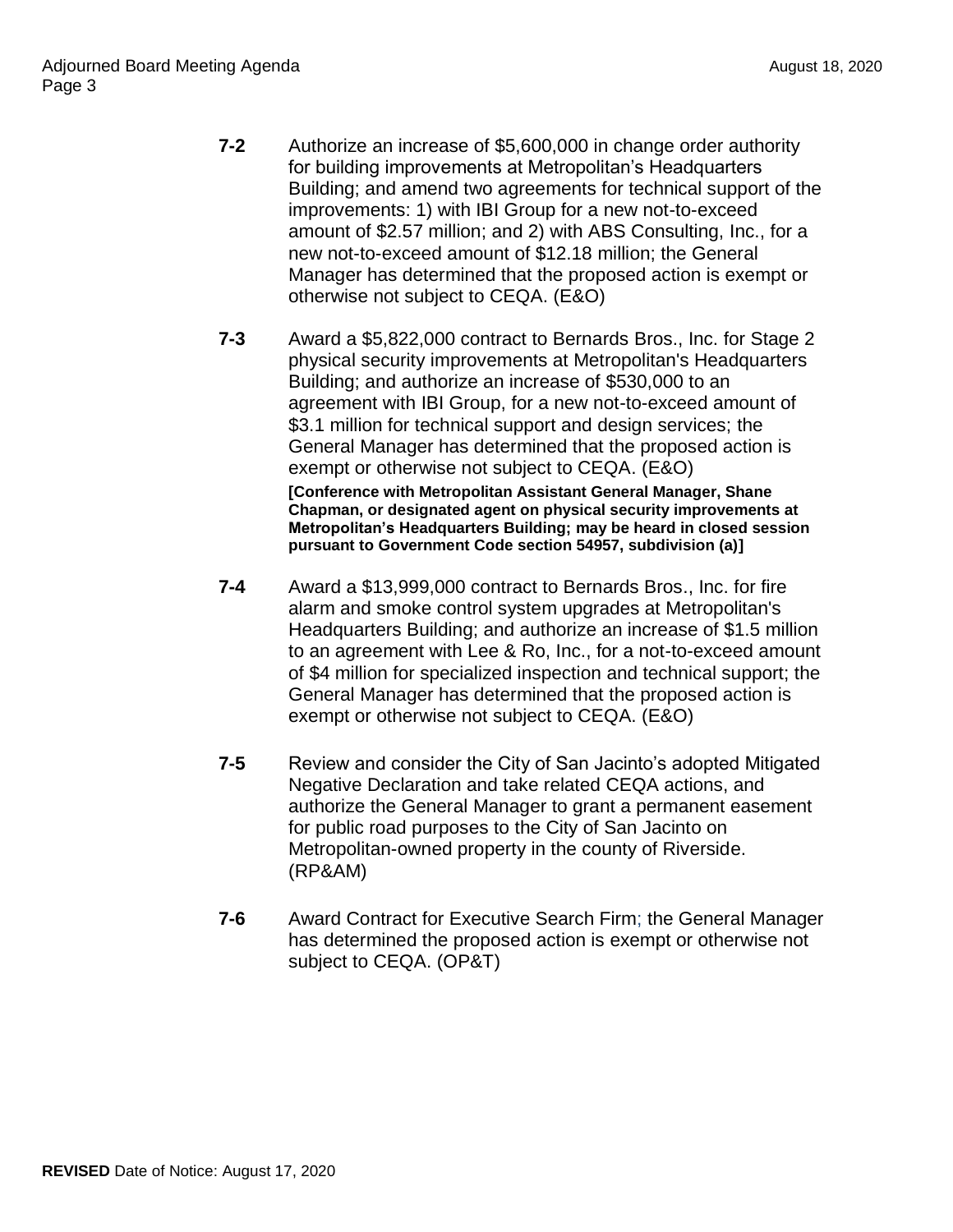|         | $7 - 7$ | Authorize an agreement with SHI International Corp. in an<br>amount not-to-exceed \$1,459,234 for the equipment purchase<br>for the Backup Location for the Datacenter Modernization<br>project; the General Manager has determined the proposed<br>action is exempt or otherwise not subject to CEQA. (OP&T)<br>[Conference with Metropolitan Information Technology Unit Manager of<br>the Program Management Office Alex Encarnacion, or designated<br>agents on threats to public services or facilities; may be heard in closed<br>session pursuant to Gov. Code Section 54957(a)] |
|---------|---------|-----------------------------------------------------------------------------------------------------------------------------------------------------------------------------------------------------------------------------------------------------------------------------------------------------------------------------------------------------------------------------------------------------------------------------------------------------------------------------------------------------------------------------------------------------------------------------------------|
| Revised | $7 - 8$ | Update on Oroville Dam Litigation and authorize Metropolitan to<br>intervene in Coordinated Proceeding JCCP No. 4974 in the<br>County of Sacramento Superior Court; the General Manager has<br>determined the proposed action is exempt or otherwise not<br>subject to CEQA. (L&C)<br>[Conference with Legal Counsel to be heard in closed session pursuant<br>to Government Code Section 54956.9 (d)(4)]                                                                                                                                                                               |
|         | $7 - 9$ | Repeal Administrative Code Sections 4119 and 4405 (Wheeling<br>Service) and rescind Resolution 8520 (Fixing and Adopting<br>Wheeling Rates); the General Manager has determined that the                                                                                                                                                                                                                                                                                                                                                                                                |

proposed action is exempt or otherwise not subject to CEQA. (F&I)

## **END OF CONSENT CALENDAR ITEMS**

# **8. OTHER BOARD ITEMS — ACTION**

None

# **9. BOARD INFORMATION ITEMS**

- **9-1** Update on Conservation Program
- **9-2** Communications and Legislation Committee Report
- **9-3** Introduction of Ordinance No. 151 Determining that the Interests of Metropolitan Require the Use of Revenue Bonds in the Aggregate Principal Amount of \$500 Million to Finance a Portion of Capital Expenditures. (F&I)
- **9-4** Encroachment Management Report. (RP&AM)